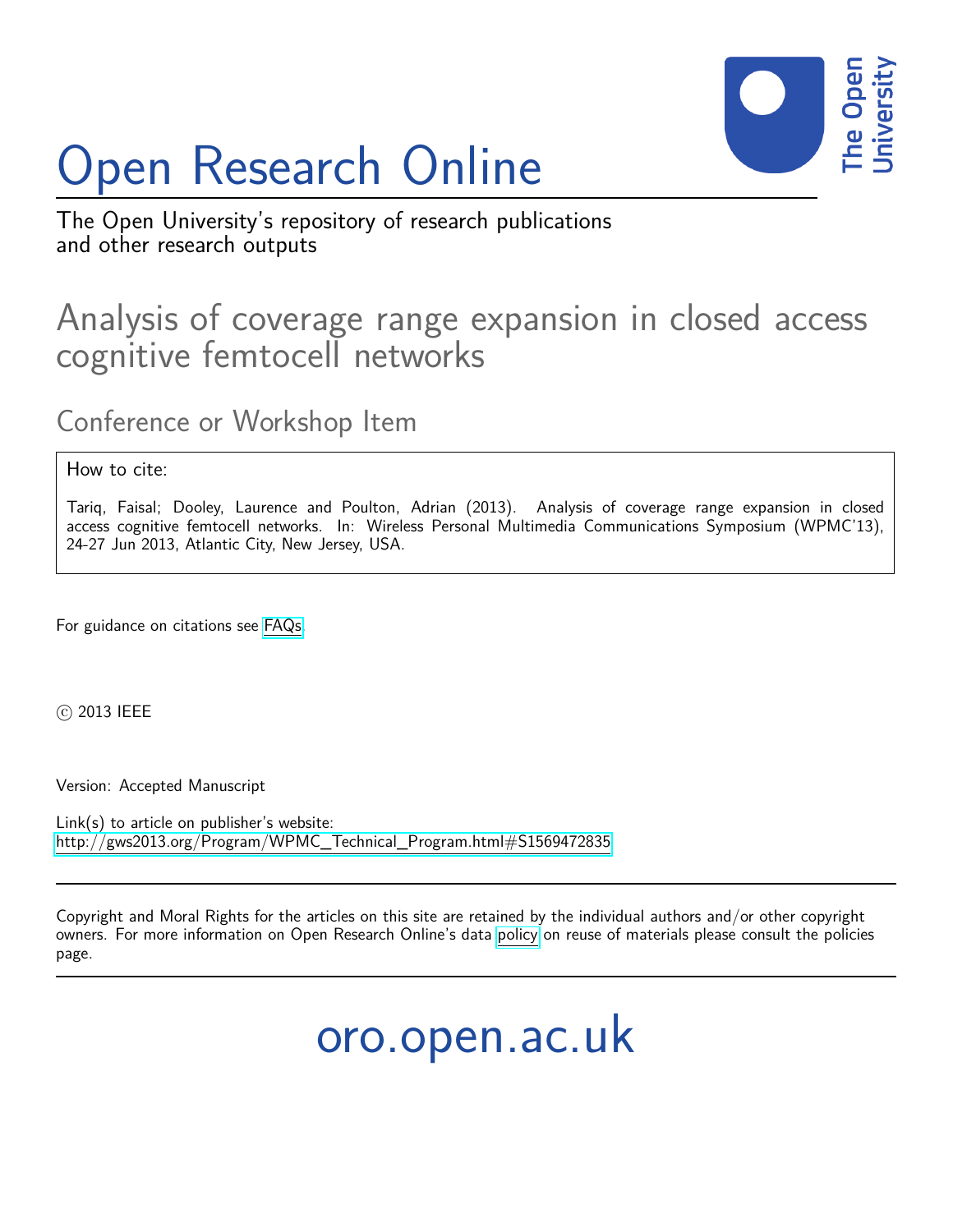## Analysis of Coverage Range Expansion in Closed Access Cognitive Femtocell Networks

Faisal Tariq, Laurence S Dooley, Adrian S Poulton Next Generation Multimedia Technologies Department of Communication and Systems The Open University, UK Email: faisal.tariq|laurence.dooley|adrian.poulton@open.ac.uk

*Abstract*—Femtocells are low-power nodes which aim to extend high data-rate wireless services in indoor environments. While low power operation allows more frequent spectrum reuse and significant improvement in network capacity, it also suffers from frequent handoffs between the macro and femtocell due to the short distances involved. It can potentially generate considerable redundant control data for handover management. An alternative is to apply handover bias which artificially expands the coverage range of a femtocell to keep a user connected to a *femtocell access point* (FAP). This eliminates the handover problem or ping pong effect, but at the cost of reduced throughput. This paper proposes an *enhanced virtual cluster formation* (EVCF) algorithm that allows the coverage range of the femtocells to be expanded. The impact of FAP coverage expansion on system performance of closed access femtocell networks for various FAP deployments has been analysed and is compared to a random resource allocation system with similar range expansion capability. Results reveal that while FAP range extension inevitably decreases the *signal to interference plus noise ratio* (SINR) and corresponding throughput, the resultant degradation can be minimised by adopting the EVCF model with a commensurate enhancement in the system *quality-of-service* (QoS) provision.

#### I. INTRODUCTION

Femtocell networks are increasingly emerging as a viable solution for cellular and high data rate broadband services in indoor environments [1]. They normally comprise a plug and play *femtocell access point* (FAP) and small number of *mobile stations* (MS). The FAP provides conventional cellular and data services similar to a *macrocell base station*  $(MBS)$ . Since it operates at a low power ( $\sim 10$ d $Bm$ ) it covers only a short range of typically  $< 10m$ . The femtocell network is overlaid on the macrocell network and operates on the same licensed band, with the FAP traffic backhauled via either conventional wired *asynchronous digital subscriber line* (ADSL) or optical fiber networks.

Femtocell technology offers a number of benefits [2]. Due to the short communication distance involved, the transmitterreceiver link is robust and high data rates are achievable by using higher order modulations. It also liberates a number of channels by handing over indoor MS from MBS to the FAP. Since each MS connects to a nearby FAP instead of a relatively distant MBS, the energy for communication is low compared to the macrocell system. As a consequence, MS experience prolonged battery lifetimes. This permits the spectrum to be reused more frequently which in turn significantly increases

achievable throughput per unit area.

Although FAP offers a number of benefits, there are technical, regulatory and economic challenges that need to be addressed. A summary of these and their possible solutions are given in [3]. Since FAPs are deployed by the end users, no pre-deployment network planning is possible, unlike in a macrocell system. Due to this uncoordinated deployment, severe interference between the macrocell to femtocell and between femtocells may occur, particularly in dense residential areas. Thus, post deployment network planning including cross-tier resource sharing and femto-tier resource distribution is a crucial design objective [4].

While low power transmission offers many advantages, it can lead to users easily going beyond the coverage range of a femtocell for a short period of time. This means there is the potential danger of triggering a high number of handovers which requires cross-tier control information sharing and negotiation. This increased control data will have a detrimental effect on the efficiency of the network. To avoid such frequent handovers is therefore vital for successful joint macro-femto deployment.

The issue of mobility and handover have been previously addressed in the literature [5] [6]. Dynamic coverage shrinking and expansion techniques for cellular networks have previously been studied to ensure various performance metrics, such as load balancing, system throughput maximization and fairness, coverage hole elimination and energy saving are mentioned . Cell zooming is a technique that adaptively adjusts the cell coverage range depending on the traffic load, channel condition and user requirements [6]. Cell zooming, particularly expansion, cannot however be readily performed to cover areas far away from the cell that lie deep inside neighbouring cells, as this may require higher transmission powers. It also increases the risk of higher traffic in the expanding cell, ultimately leading to a load imbalance in the system.

Existing coverage range modification research which relates to cellular networks has mainly focused upon preplanned network architectures and coverage, which is typically much higher than FAP coverage. Also as mentioned earlier, unplanned femtocell deployments and their short coverage distance make the handover related problem distinct from the conventional cellular network. This provided the motivation to undertake a detailed study of the coverage range issue in a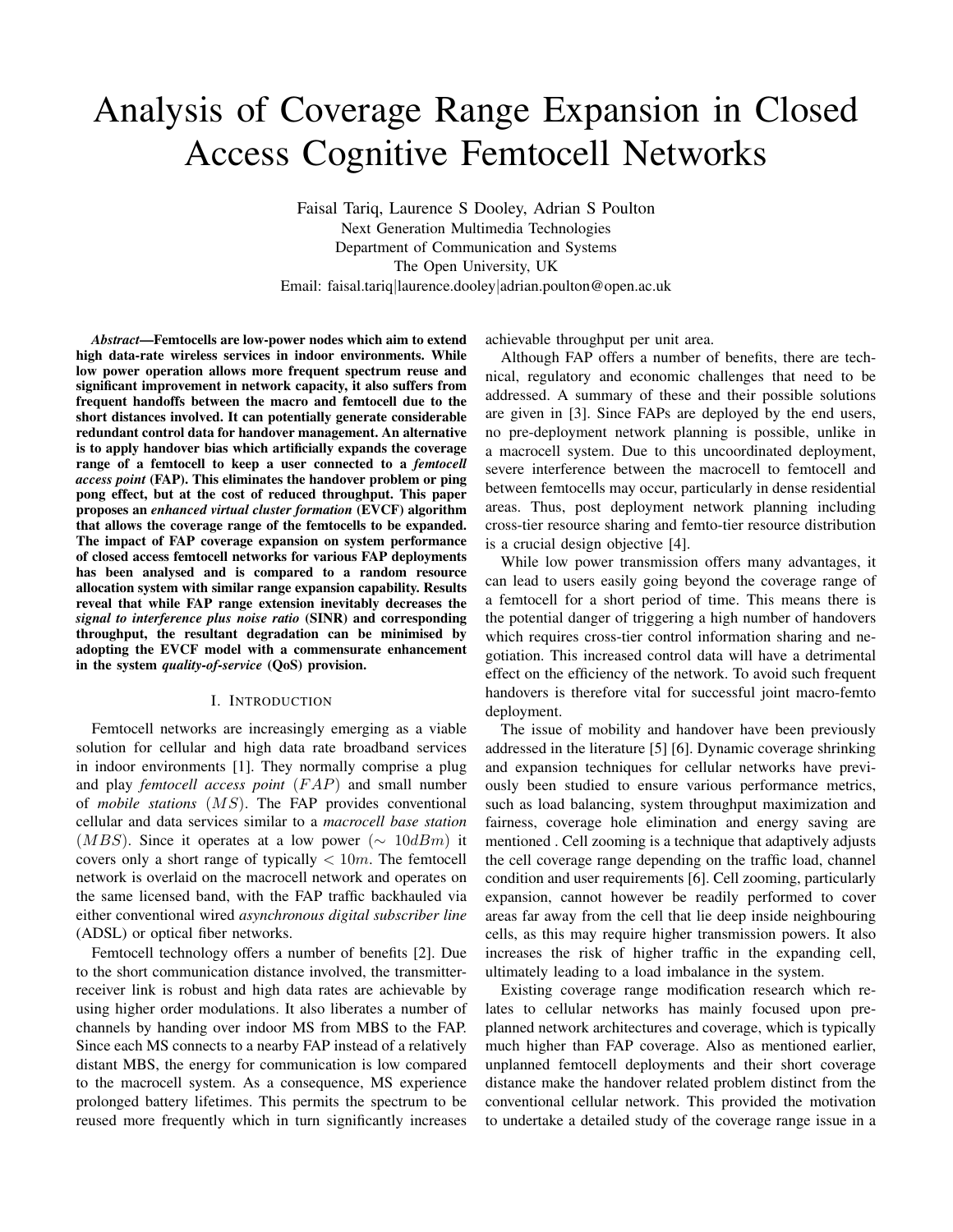femtocell network context.

Recent work relating to range expansion for dual-tier cellular networks predominantly addresses open access multi-tier heterogeneous networks with the focus being upon the mobility and handover issue between the tiers. Mobility management between network tiers with handover and ping-pong effect involved in range expansion has been analysed in detail in [7]. In a randomly deployed open access femtocell scenario, dynamic coverage adjustment is very important for balancing the load among the collocated FAPs, while minimising the overall coverage [8]. Also, along with load balancing, the level of transmission power can be adjusted to provide energy savings. From a design perspective therefore, to achieve individual throughput fairness among the users, both the power and resources need to be carefully allocated.

While some literature [9] has sought to address range expansion within dual-tier heterogeneous networks, the impact on closed access femtocell networks has been largely ignored. In this paper, a pragmatic approach has been adopted where range expansion in closed access femtocell networks is studied. The investigation focuses on analysing the impact of coverage expansion at various FAP deployments, to understand how the throughput or *spectral efficiency*(SE) and *signal to interference plus noise ratio* (SINR) performance varies as the FAP coverage range is expanded and how the FAP deployment density influences the overall system performance. This provided the basis for the development of a cross-tier handover minimisation framework for closed-access femtocell networks.

To evaluate the impact on range expansion on both SE and SINR, a previously developed algorithm *virtual cluster formation* (VCF) paradigm [10] has been enhanced to accommodate range expansion capability. Then the performance of the proposed *enhanced VCF* (EVCF) algorithm is compared with a benchmarking randomly allocated *non clustered system* (NCS) with similar range expansion capability. The performances have been rigorously tested and analysed for various FAP densities. The paper will also make some recommendations with regard to adopting a range expansion (RE) policy for joint macro-femto deployment models.

The rest of the paper is organised as follows: the system model will firstly be discussed in section II, before a rigorous analysis on the corresponding coverage range expansion performance is presented in section III. Finally, section IV concludes the paper with some recommendation for future work.

#### II. SYSTEM MODEL

A joint macro-femto deployment model is considered in this paper, where the femtocell network is overlaid upon the macrocell network. The MBS is located at the centre of the cell with the layout following the traditional hexagonal pattern. Each cell comprises three sectors with MSs connected to MBS being uniformly distributed in each sector. Femtocells have omnidirectional coverage and they are uniformly distributed inside the coverage of the macrocell. The FAP is assumed to be located at the centre of a femtocell and the MS are uniformly distributed across the femtocell coverage. Both FAP and MBS transmission powers are fixed. A closed access mechanism is adopted for all femtocells so if a user moves out of the coverage of femtocell, they are handed over to the macrocell only. Similarly, once a macrocell user reaches the coverage of femtocell, then it will be handed over to the femtocell. Since the focus of this paper is to analyse the impact of RE, for simplicity only those users that are already connected to a FAP are considered in the ensuing evaluation.

Both macrocells and femtocells are operating in the same 10MHz spectrum, which is divided into 180KHz wide equispaced channels in an analogous way to the 3GPP LTE definition. The sharing between the macro and femto tiers is performed according to the dynamic *fractional frequency reuse* (FFR) technique described in [11]. Dynamic FFR updates the femto-tier at regular intervals with spectrum usage information about the macro-tier in different macrocell sectors. The femtotier then makes its own allocation ensuring mutually exclusive channels are used by both macrocell and femtocell in any particular location.

For indoor scenarios the WINNER II [12] path loss channel model is utilised, with (1) and (2) giving the indoor path losses  $(PL)$  for the Line of Sight (LOS) and NLOS cases respectively. In *Non Line-of-Sight* (NLOS) situations where there are walls between the transmitter and receiver, an extra wall penetration loss  $(L_{WP})$  component is included.

$$
PL_{LOS} = 18.7 \log(d) + 46.8 + 20 \log \frac{f_c}{5}
$$
 (1)

$$
PL_{NLOS} = 20 \log(d) + 46.4 + 20 \log \frac{f_c}{5} + L_{WP} \quad (2)
$$

where  $f_c$  is the carrier frequency (GHz),  $d$  is the distance (m) and  $L_{WP}$  is the wall penetration loss (dB).

Wall penetration losses vary according to different factors such as: signals angle of arrival, transmission frequency, wall thickness and the construction materials used. So to simplify the calculations,  $L_{WP} = 5dB$  and  $L_{WP} = 10dB$  are respectively considered as the internal and external wall penetration losses.

Channel Allocation: It is assumed each FAP is responsible for allocating channels to its member MSs. It achieves this based upon feedback from the MSs on the received SINR. Each FAP calculates the *carrier-to-interference ratio* for all the MS attached to it and for all the channels available to it and then assigns the best channel to the MS using the following relationship:

$$
\frac{C}{I} = \frac{P_{t0}h_0}{\sum_j P_{nj} + N_0}
$$
\n(3)

where  $C$  is the carrier power,  $I$  the interference-plus-noise power,  $P_{t0}$  the transmit signal power,  $h_0$  the channel power gain,  $P_{ni}$  the received interference power on channel n from user  $j$  and  $N_0$  is the noise power.

In the next section, a brief overview of the the EVCF network management model is presented.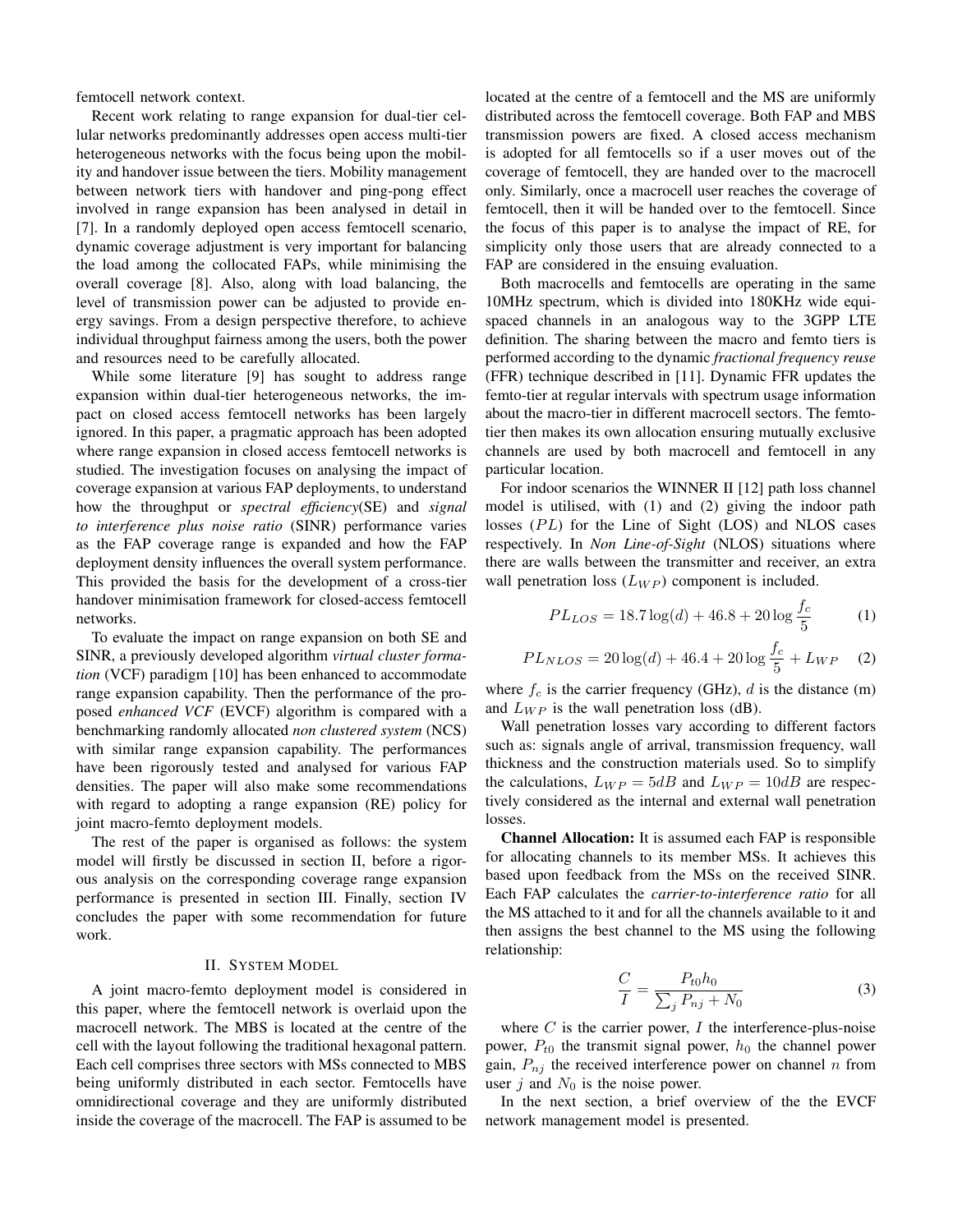#### *A. Enhanced VCF Paradigm*

The key characteristic of the VCF framework is the generation of virtual FAP clusters, which are formed according to a minimax criterion by combining FAPs operating on the same set of channels, while concomitantly maximising the closest FAP distance. The rationale for the VCF algorithm is that as power exponentially decays with distance, the FAP furthest away from a particular FAP will correspondingly generate the lowest interference. Hence, by maximising the distance of the closest FAP operating on the same channels the interference can be minimised. The logical block diagram of the VCF paradigm is shown in Figure 1.



Fig. 1. Virtual cluster formation block diagram for femtocell networks

In order to manage the femtocell networks, the VCF model creates a number of *virtual cluster controllers* (VCC) to control the FAPs which are grouped into virtual clusters. The number of VCC is calculated as follows:

$$
M_V = \left\lfloor \frac{C_f}{\max(N_k^f)} \right\rfloor \tag{4}
$$

where  $M_V$  is the number of VCC,  $C_f$  is the number of channel available for the femtocell networks and  $N_k^f$  is the number of MS connected to  $k^{th}$  FAP.

Cluster membership is determined using a Euclidean distance criterion, with the inter-FAP distance between femtocells being represented by the distance matrix D:

$$
\mathbf{D} = \left( \begin{array}{cccc} d_{11} & d_{12} & \dots & d_{1N} \\ d_{21} & d_{22} & \dots & d_{2N} \\ \vdots & \vdots & \ddots & \vdots \\ d_{N1} & d_{N2} & \dots & d_{NN} \end{array} \right) \tag{5}
$$

where  $d_{ij}$  is the Euclidian distance between FAP i and FAP  $j$ . Note, all diagonal elements of  **are zero and are excluded** from the minimum distance calculations. Also,  $d_{ij} = d_{ji}$ .

After calculating the matrix, the VCF finds the nearest neighbours from D and allocates them to two different empty VCC, before excluding these from the allocation list and D. The next closest pair of FAP is then considered from D and

allocated to another empty VCC, if any exist. Otherwise, the distance from the cluster members of each VCC is taken from D with the minimum distance from each VCC being chosen. Finally, the FAP is assigned to the VCC which has the highest minimum distance with the candidate FAP. The process continues untill all the FAPs are allocated. Full details of the VCF algorithm are provided in [10] including the cluster formation process and FAP assignment methodology together with the corresponding SE and SINR results.

In the original VCF algorithm, the coverage range of the femtocell was fixed. Any user moving out of the fixed range was handed over to the macro cell. The EVCF algorithm enhances the previous algorithm to include range expansion capability by introducing handover bias to the system. It allows the user to remain connected until certain extended distance is reached or the *Quality of Service*(QoS) falls below a given threshold regardless of the handover bias required for it. The objective is to keep the users connected to it as long as the performance is satisfactory. The performance of the EVCF will be analysed in the next section.

#### III. SIMULATION AND RESULTS ANALYSIS

To evaluate the performance of the EVCF algorithm, a 200m by 200m area of one sector in a hexagonal macrocell was considered, for three specific FAP node deployments of 50, 100 and 200. It was assumed 20 channels were available for femtocell downlink operation, so according to (4), the requisite number of VCC was 5. As a performance comparator for EVCF, a distributed resource allocation framework was implemented where each FAP independently chooses its operating spectrum and whenever it encounters an interferer, it randomly hops to a new channel, so no clustering is involved i.e., NCS. The simulation test platform was designed and implemented in MATLABTM, with all the various network environment parameters being given in Table I.

TABLE I NETWORK ENVIRONMENT PARAMETERS USED IN ALL SIMULATIONS.

| <b>System Parameter</b>                      | Value (Range)                        |
|----------------------------------------------|--------------------------------------|
| Femtocell Radius (R)                         | 6m to 18m                            |
| Macrocell Radius                             | 500 <sub>m</sub>                     |
| Experimental Area                            | $200 \text{ m} \times 200 \text{ m}$ |
| Number of Femtocell in experimental area     | 50, 100, 200                         |
| Maximum number of MS per FAP                 | 4                                    |
| MS Noise Figure                              | 9 dB                                 |
| Shadowing                                    | 6 dB                                 |
| Macrocell Transmission Power                 | 46 dBm                               |
| <b>FAP Transmit Power</b>                    | $10 \text{ dBm}$                     |
| MS Min. Power Requirement                    | $> 0$ dB                             |
| <b>Total Bandwidth</b>                       | 10 MHz                               |
| Channel width                                | 180 KHz                              |
| <b>Total Number of Channels</b>              | 50                                   |
| Number of Channels for FAP in the given area | 20                                   |
| Number of VCC                                | 5                                    |
| Number of Simulations                        | 10000                                |

Firstly, the performance of the NCS and EVCF systems at various coverage ranges was evaluated at a 100 FAP deployment density. The *cumulative distribution function* (CDF) for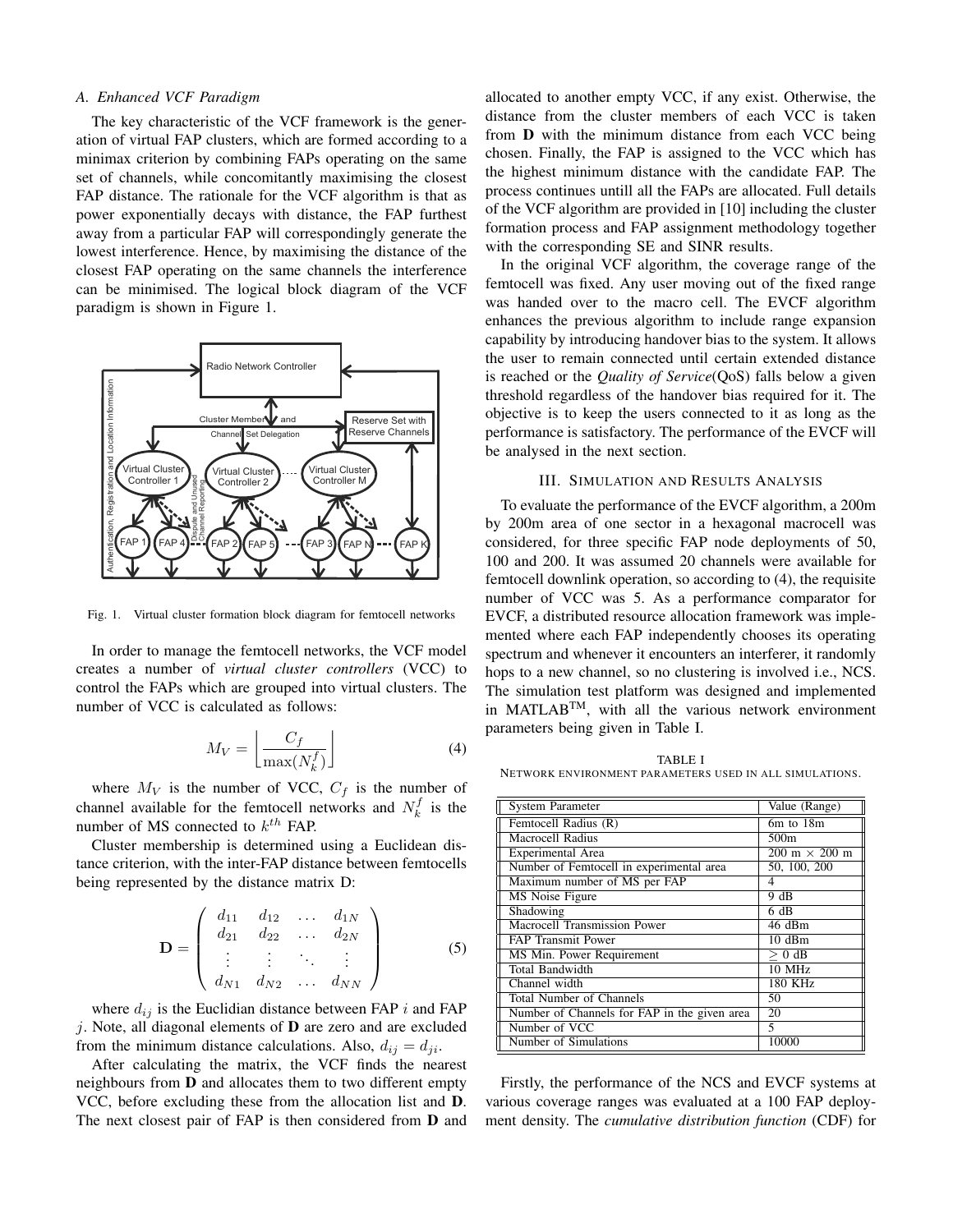both the SINR and corresponding SE are shown in Figures 2 and 3 respectively. It is clear that both the SINR and throughput (SE) decrease as the FAP coverage range, *R* expands. When the coverage range,  $R = 6m$  the NCS system achieves on average, an SINR of 18dB. This reduces to 13.5 dB and 10 dB when *R* is further expanded to 12m and 18m respectively. The range expansion allows users to move relatively further away from the FAP which results in a higher transmitterreceiver distance so the signal becomes weaker because of increasing propagation loss. Also, the user may become closer to FAPs operating on the same channel and receive stronger interference.



Fig. 2. CDF of SINR performance with various range expansion values (R) for 100 FAP when  $VCC = 5$  and for an equivalent channel sets for NCS.

In contrast, the EVCF model performs much better compared to NCS at the same 100 FAP at all expansion range values as evidenced in Figures 2 and 3. For EVCF, the average achieved SINR is approximately 22.5dB when the coverage range is 6m and decreases to 18dB and 16dB at ranges of 12m and 18m respectively. This means for the 100 FAP deployment density, the EVCF outperforms NCS by a margin of 4.5dB when the coverage is 6m and by 6dB when the coverage is extended to 18m. Similar improvements are observed when a comparison is made of the throughput (SE) performance of the EVCF and NCS approaches.

The central idea behind the EVCF paradigm is to maximise the average spectrum reuse distance among FAPs operating on the same spectrum, thereby reducing the interference and increasing the network performance in terms of SINR and SE. MSs moving away from the FAP to which they are connected, will be less close to the FAP operating on the same spectrum, so compared to the NCS they are better able to handle the inherent losses which occur during coverage range expansion.

Similar CDF performance trends for both SINR and SE are observed at lower (50) and higher (200) FAP deployments, though these are not included in this paper because of page restrictions. Instead, the comparative system performance is presented in terms of two alternative measures, namely the average received SINR and corresponding SE. These are



Fig. 3. CDF of SE performance with various range expansion values (R) for 100 FAP when  $VCC = 5$  and for an equivalent channel sets for NCS.



Fig. 4. Average SINR Performance Comparison for EVCF and NCS at various coverage range

presented in Figures 4 and 5 respectively.

Predictably the performance of both EVCF and NCS progressively deteriorates at higher FAP deployments within a given area as reflected in Figures 4 and 5 for 50, 100 and 200 FAP deployments. For example, when NCS is considered for the coverage range of 9m, the average received SINR drops from 19dB to 12dB when the FAP deployment density in the given area increases from 50 to 200. For the EVCF model, the corresponding received SINR falls from 24.5dB to 17.5dB. This means that despite the degraded performance of both systems, EVCF at 200 FAP achieves analogous performance to that of NCS at a 50 FAP deployment. This highlights that the VECF model is much better suited to higher FAP density scenarios.

Turning now to the throughput performance when 200 FAP are deployed. For NCS, the achieved average SE falls from 3.9bps/Hz to 3.2bps/Hz when the coverage is extended across the full analysed range from 6m to 18m. In contrast for EVCF, the achieved average SE is between 4.3bps/Hz and 3.7bps/Hz at 200 FAP density, so across the entire coverage